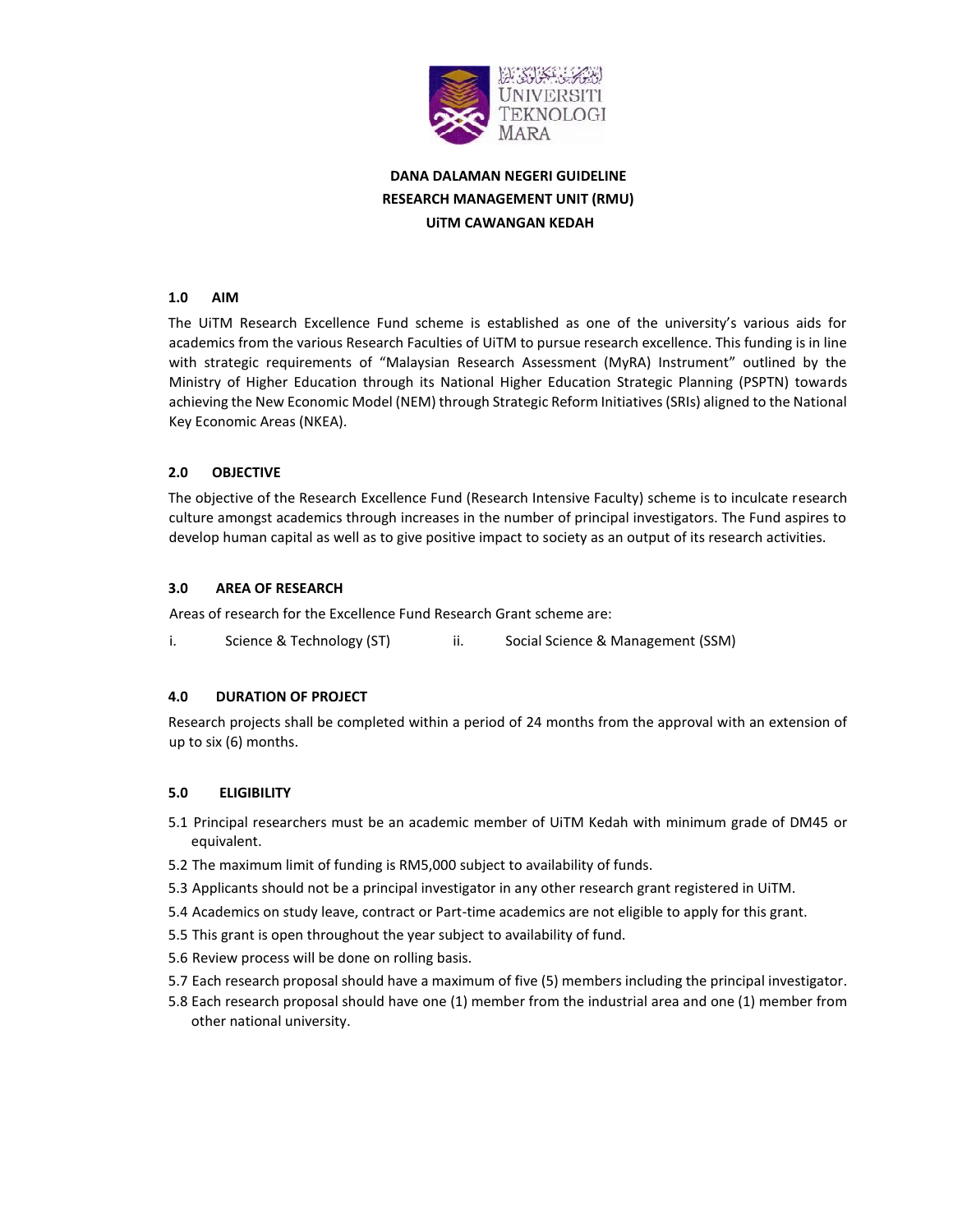# **6.0 FUNDING**

- 6.1 Researchers are expected to spend 50 per cent of the grant in the first six (6) months.
- 6.2 Upon completion of the research work, any unspent allocated amount can be used for publication, presentation in conferences and other matters relating to submission of completed research.
- 6.3 The allocated amount will be deducted by half if researchers fail to make expenditure within the first six (6) months after the approval of the research.
- 6.4 The research will be revoked if no progress is made within one (1) year after the approval of the research.
- 6.5 Non-UiTM Kedah members are not allowed to claim for any expenses made on the project. Members from UiTM Kedah are eligible to claim on expenses incurred on the research as stipulated in Section 9.0.

## **7.0 EXPECTED OUTCOMES OF RESEARCH**

- 7.1 Researchers are encouraged to produce a minimum of two (2) full-papers in refereed journals.
- 7.2 Researchers are encouraged to patent their research outcome(s).
- 7.3 Researchers are encouraged to train students in research.
- 7.4 Researchers are expected to use this research as a stepping stone to apply for national and international grants.

#### **8.0 APPROVAL PROCESS**

- 8.1 All applications must be made using the latest application form which will be updated from time to time.
- 8.2 Upon approval, the principal investigator must commence research immediately.
- 8.3 Approval letters will be sent to the principal investigator, copied to all collaborators and respective KPPs.
- 8.4 RMU will send out confirmation of research completion letter after receiving the final report.
- 8.5 Progress report must be sent to RMU every six (6) months.

### **9.0 FUNDING SCOPE**

#### **9.1 Travel, Lodging and Transportation**

9.1.1 This fund can be used for travel, lodging and transportation. This includes travel, lodging and transportation of researcher(s) and research assistant(s) (RA) for appropriate field works.

9.1.2 For publications in conference/symposium, overseas travel is allowed ONLY ONCE within the ASEAN countries. Expenses will be on a case by case basis subject to approval of the Rector. Only the principal investigator (PI) is eligible for this purpose and only for conference/symposium paper presentation.

9.1.3 For other purposes, any team members and/or those approved by the PI may be eligible but for local travel only.